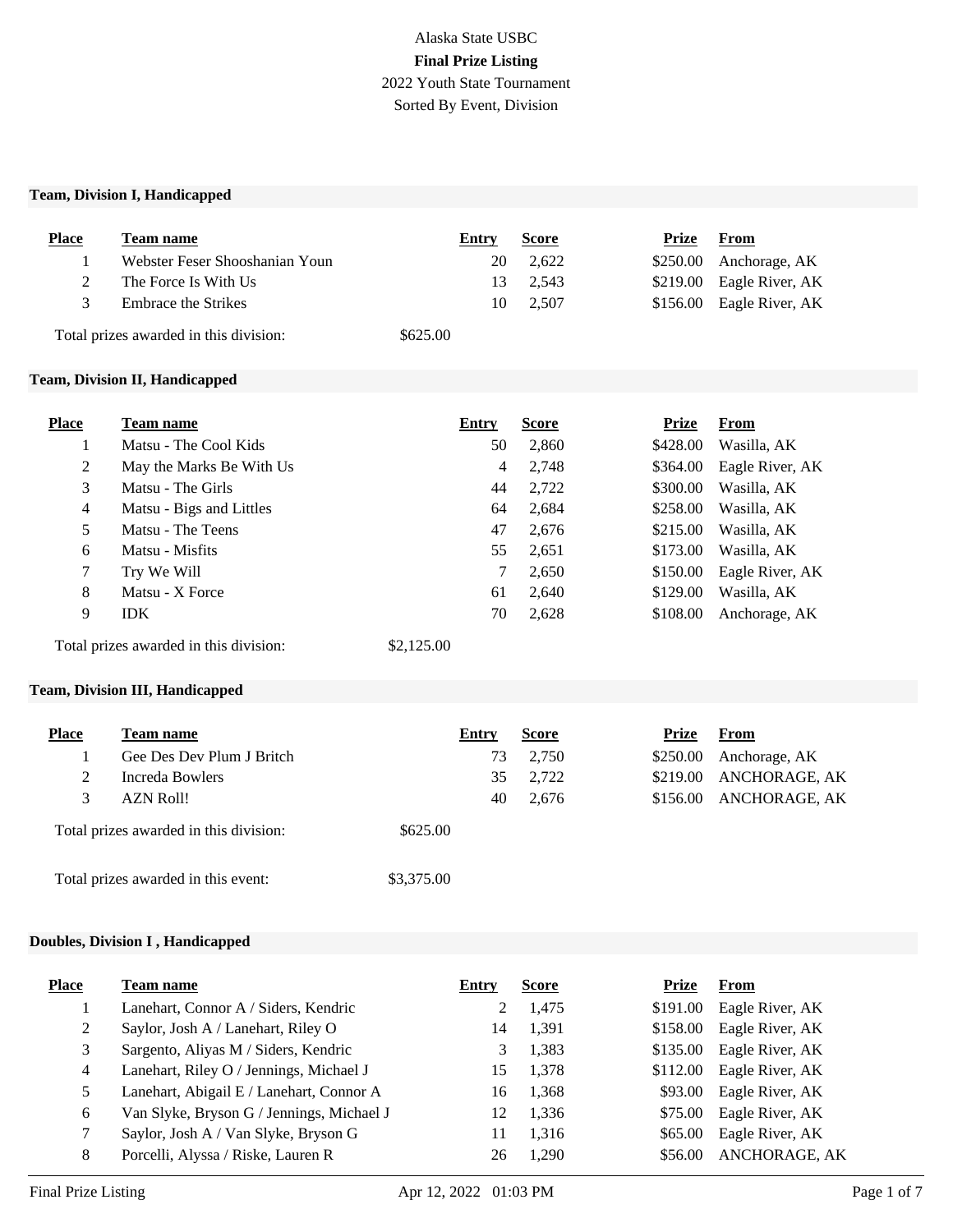| Alaska State USBC          |
|----------------------------|
| <b>Final Prize Listing</b> |

2022 Youth State Tournament

Sorted By Event, Division

9 Feser, Braylon N / Shooshanian, Landon 18 1,275 \$47.00 Anchorage, AK

Total prizes awarded in this division: \$932.00

#### **Doubles, Division II, Handicapped**

| <b>Place</b>   | <b>Team name</b>                                             | <b>Entry</b> | <b>Score</b> | <b>Prize</b> | <b>From</b>   |
|----------------|--------------------------------------------------------------|--------------|--------------|--------------|---------------|
| 1              | Cruz, Damien / Jokela, Logan T                               | 32           | 1,488        | \$170.00     | ANCHORAGE, AK |
| $\overline{c}$ | Overgaauw, Zachary W / Brewster, Gage A                      | 54           | 1,483        | \$160.00     | Wasilla, AK   |
| 3              | Plum, Gavin L / Sargento, Jericho M                          | 79           | 1,474        | \$157.00     | Anchorage, AK |
| $\overline{4}$ | Jokela, Logan T / Mccoshum, Dennis B                         | 33           | 1,456        | \$148.00     | ANCHORAGE, AK |
| 5              | Phatthana, Saipaseurt / Hidalgo, Izaiah F                    | 41           | 1,432        | \$139.00     | ANCHORAGE, AK |
| 6              | Stanley, Mason G / Stanley, Anika P                          | 68           | 1,425        | \$131.00     | Anchorage, AK |
| 7              | Fettes, Savannah L / Bullock, George (Andy) A, II            | 59           | 1,404        | \$122.00     | Wasilla, AK   |
| 8              | Jones, Steven L / Overgaauw, Zachary W                       | 66           | 1,397        | \$114.00     | Wasilla, AK   |
| $\overline{9}$ | Hidalgo, Izaiah F / Phatthana, Saisouphin                    | 42           | 1,390        | \$95.00      | ANCHORAGE, AK |
| 10             | Easaw, Jonah S / Badten, Edward S                            | 86           | 1,386        | \$87.00      | Fairbanks, AK |
| 11             | Anvil, Devonte V / Henry, Michael W, Jr                      | 19           | 1,384        | \$87.00      | Anchorage, AK |
| 12             | Inman, Gage C / Pillittier, Nathanyl B                       | 57           | 1,373        | \$78.00      | Wasilla, AK   |
| 13             | Jokela, Abigail F / Waldren, Khloee J                        | 39           | 1,368        | \$69.00      | ANCHORAGE, AK |
| 14             | Pillittier, Nathanyl B / Braesch, Robert (Bobby) L,<br>Ш     | 60           | 1,340        | \$44.00      | Wasilla, AK   |
| 15             | Dowling, Morgan M / Braesch, Robert (Bobby) L,<br>Ш          | 65           | 1,334        | \$35.00      | Wasilla, AK   |
| 16             | Mitchell, Leeia B / Mitchell, Karee A                        | 62           | 1,326        | \$30.00      | Wasilla, AK   |
| 17             | Cline, Cory M / Gee, Donovan N                               | 75           | 1,324        | \$25.00      | Anchorage, AK |
| 18             | Justice, Cade J / Justice, Reece T                           | 51           | 1,321        | \$20.00      | Wasilla, AK   |
| 19             | Ramirez-Aguirre, Violet A / Van Couwenberghe,<br>Annemarie E | 72           | 1,320        | \$18.00      | Anchorage, AK |
| 20             | Vasquez, Dylan J / Inman, Kalebor L                          | 56           | 1,318        | \$14.00      | Wasilla, AK   |
|                | Total prizes awarded in this division:<br>\$1,743.00         |              |              |              |               |

### **Doubles, Division III, Handicapped**

| <b>Place</b>   | <b>Team name</b>                         | Entry      | <b>Score</b> | Prize    | From            |
|----------------|------------------------------------------|------------|--------------|----------|-----------------|
|                | Gloria, Ryan M / Gloria, Adam E          | 85         | 1.400        | \$161.00 | Fairbanks, AK   |
| $\overline{2}$ | Plum, Jace / Gee, Desmond                | 81         | 1.394        | \$133.00 | Anchorage, AK   |
| 3              | Waldren, Adalyn / Waldren, Johnny M, III | 36         | 1.341        | \$115.00 | ANCHORAGE, AK   |
| $\overline{4}$ | Gee, Devyn / Britch, Abagail             | 80         | 1,330        | \$98.00  | Anchorage, AK   |
| 5              | Justice, Haidyn M / Dowling, Morgan M    | 45         | 1,317        | \$81.00  | Wasilla, AK     |
| 6              | Gee, Declan D / Walkins, Sierra L        | 77         | 1,305        | \$63.00  | Anchorage, AK   |
| 7              | Rainer, Landen A / Langnes, Mikayla R    | 6          | 1,304        | \$49.00  | Eagle River, AK |
|                | Total prizes awarded in this division:   | \$700.00   |              |          |                 |
|                | Total prizes awarded in this event:      | \$3,375.00 |              |          |                 |

### **Singles, Division I, Handicapped**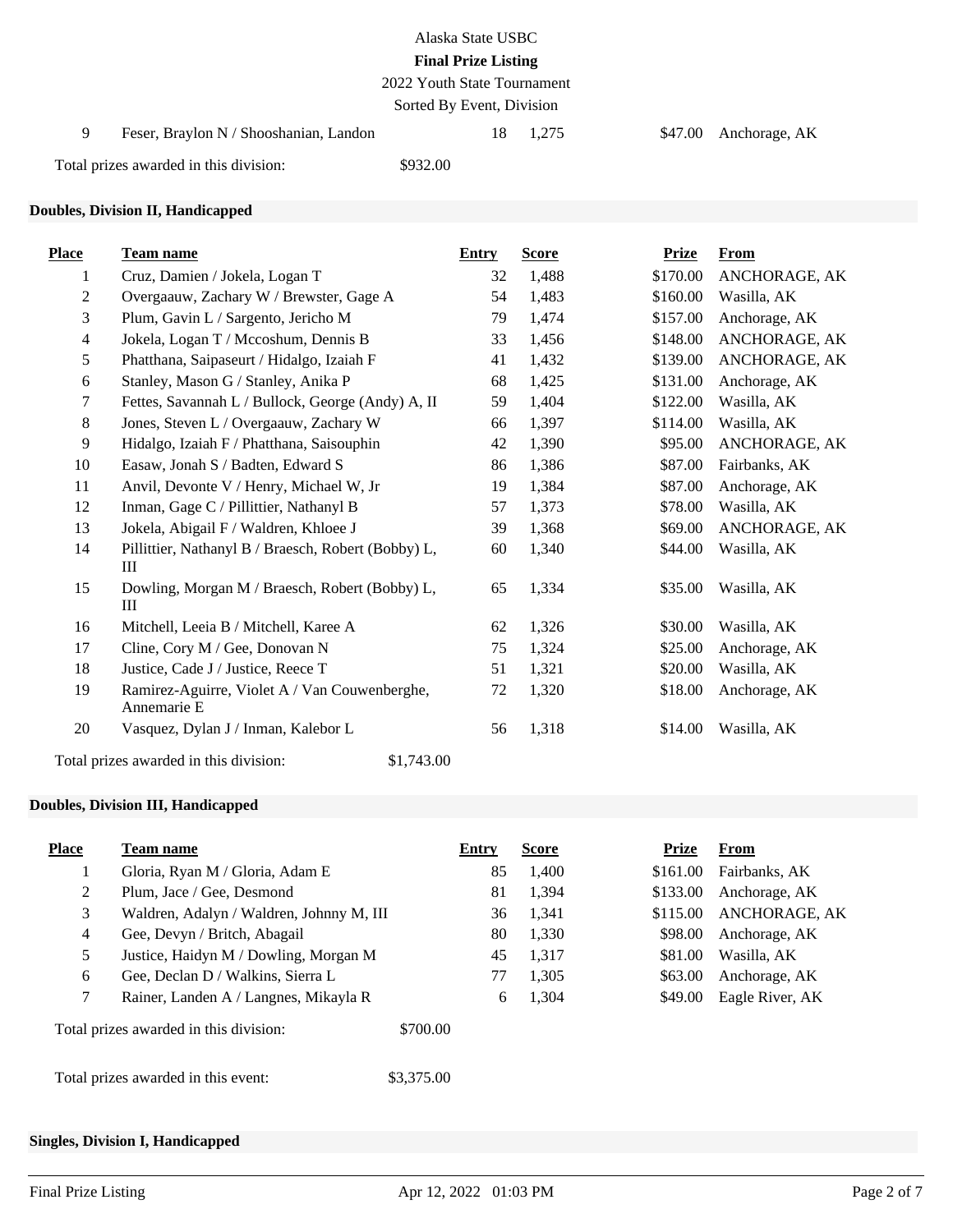2022 Youth State Tournament Sorted By Event, Division

**Place Team name Entry Score Prize From** 1 Porcelli, Alyssa 26 733 \$156.00 ANCHORAGE, AK 2 Saylor, Josh A 14 719 \$120.00 Eagle River, AK 3 Arthur, Hunter T 69 716 \$92.00 Anchorage, AK 4 Sargento, Jericho M 79 713 \$73.00 Anchorage, AK 5 Sargento, Aliyas M 82 708 \$60.00 Anchorage, AK 6 Jokela, Logan T 32 698 \$56.00 ANCHORAGE, AK 7 Lanehart, Connor A 2 692 \$53.00 Eagle River, AK 8 Struble, Maia 22 686 \$50.00 Anchorage, AK 9 Lanehart, Riley O 15 683 \$47.00 Eagle River, AK 10 Jennings, Michael J 15 675 \$43.00 Eagle River, AK 11 Krison, Jared R 31 672 \$39.00 ANCHORAGE, AK 12 Anderson, Jean P 69 655 \$36.00 Anchorage, AK 13 Siders, Kendric 2 648 \$33.00 Eagle River, AK 14 Barios, Abigail R 27 647 \$30.00 ANCHORAGE, AK 15 Beckes, Axel L 31 644 \$28.00 ANCHORAGE, AK

Total prizes awarded in this division: \$916.00

#### **Singles, Division II, Handicapped**

| <b>Place</b>   | <b>Team name</b>              | <b>Entry</b> | <b>Score</b> | <b>Prize</b> | <b>From</b>     |
|----------------|-------------------------------|--------------|--------------|--------------|-----------------|
| 1              | Cruz, Damien                  | 32           | 801          | \$110.00     | ANCHORAGE, AK   |
| $\overline{c}$ | Lanehart, Abigail E           | 16           | 741          | \$105.00     | Eagle River, AK |
| 3              | Mitchell, Kayla M             | 63           | 715          | \$100.00     | Wasilla, AK     |
| 4              | Clark, Kayleigh A             | $8\,$        | 705          | \$95.00      | Eagle River, AK |
| 5              | Jones, Steven L               | 66           | 700          | \$90.00      | Wasilla, AK     |
| 6              | Mitchell, Karee A             | 62           | 698          | \$82.50      | Wasilla, AK     |
| 6              | Gloria, Adam E                | 85           | 698          | \$82.50      | Fairbanks, AK   |
| 8              | Waldren, Khloee J             | 39           | 697          | \$75.00      | ANCHORAGE, AK   |
| 9              | Cline, Cory M                 | 75           | 693          | \$70.00      | Anchorage, AK   |
| 10             | Dowling, Addison M            | 46           | 684          | \$62.50      | Wasilla, AK     |
| 10             | Easaw, Jonah S                | 86           | 684          | \$62.50      | Fairbanks, AK   |
| 12             | Inman, Kalebor L              | 56           | 681          | \$55.00      | Wasilla, AK     |
| 13             | Bullock, George (Andy) A      | 59           | 680          | \$50.00      | Wasilla, AK     |
| 14             | Stanley, Mason G              | 68           | 678          | \$45.00      | Anchorage, AK   |
| 15             | Van Couwenberghe, Annemarie E | 71           | 676          | \$40.00      | Anchorage, AK   |
| 16             | Ramirez-Aguirre, Violet A     | 72           | 667          | \$34.00      | Anchorage, AK   |
| 17             | Sikes, Xyler L                | 49           | 657          | \$30.00      | Wasilla, AK     |
| 18             | Webster, Zane S               | 21           | 654          | \$27.00      | Anchorage, AK   |
| 19             | Hidalgo, Izaiah F             | 41           | 653          | \$25.00      | ANCHORAGE, AK   |
| 20             | Mitchell, Leeia B             | 62           | 651          | \$20.00      | Wasilla, AK     |
| 21             | Stanley, Jadon M              | 34           | 649          | \$19.00      | ANCHORAGE, AK   |
| 22             | Potteiger, Cherrish L         | 48           | 646          | \$18.00      | Wasilla, AK     |
| 23             | Phatthana, Saisouphin         | 42           | 639          | \$17.00      | ANCHORAGE, AK   |
| 24             | Tiihonen, Alivia R            | 52           | 638          | \$15.50      | Wasilla, AK     |
| 24             | Fettes, Savannah L            | 59           | 638          | \$15.50      | Wasilla, AK     |
| 26             | Inman, Gage C                 | 57           | 635          | \$14.00      | Wasilla, AK     |
| 27             | Plum, Gavin L                 | 79           | 633          | \$13.00      | Anchorage, AK   |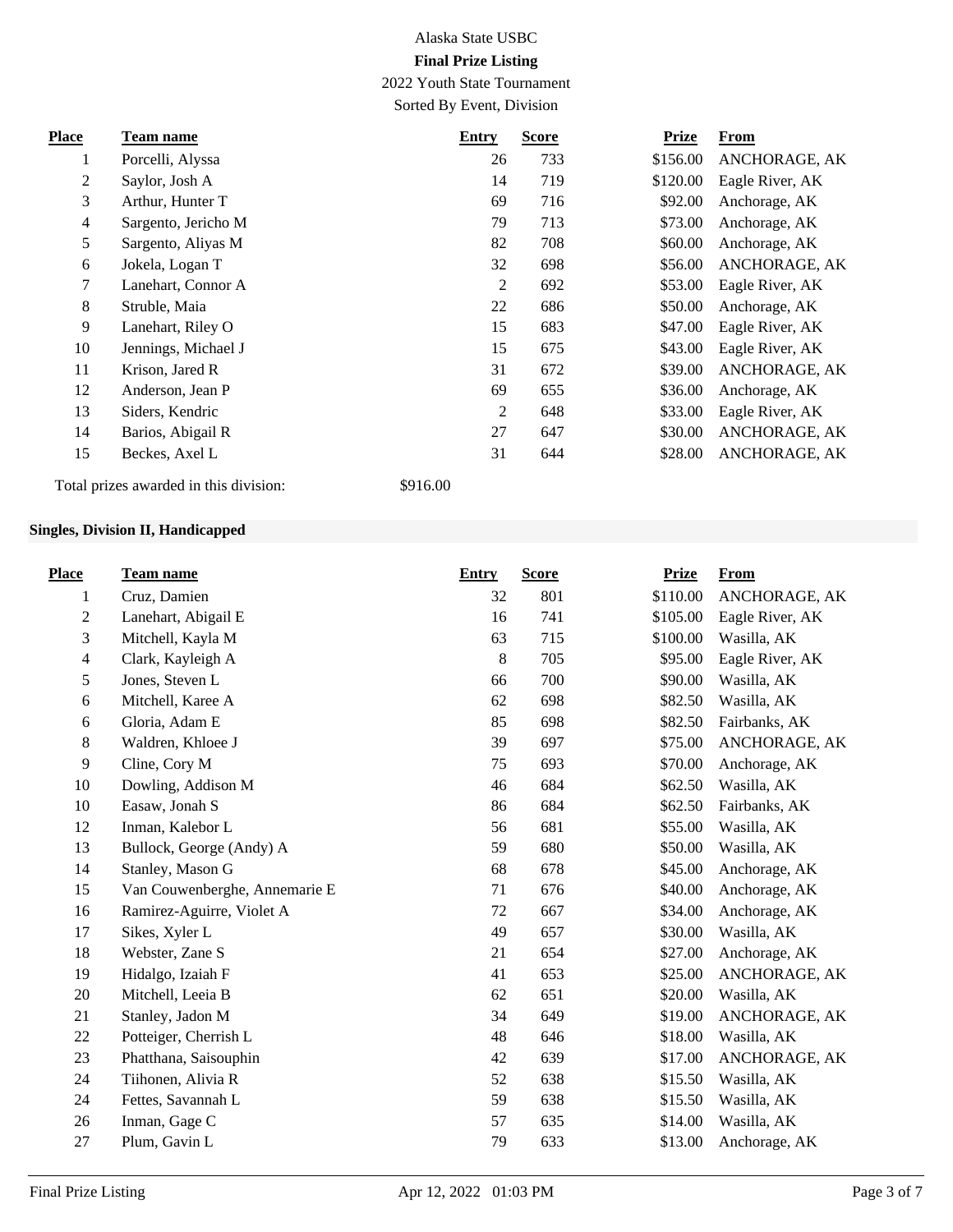2022 Youth State Tournament Sorted By Event, Division

| 28 | Brewster, Gage A       | 54 | 629 | $$12.00$ Wasilla, AK  |
|----|------------------------|----|-----|-----------------------|
| 29 | Stanley, Anika P       | 68 | 626 | \$11.00 Anchorage, AK |
| 30 | Pillittier, Nathanyl B | 57 | 612 | $$10.00$ Wasilla, AK  |

Total prizes awarded in this division: \$1,406.00

### **Singles, Division III, Handicapped**

| <b>Place</b>   | Team name                              | <b>Entry</b> | <b>Score</b> | <b>Prize</b> | <b>From</b>     |
|----------------|----------------------------------------|--------------|--------------|--------------|-----------------|
| 1              | Dowling, Morgan M                      | 45           | 756          | \$100.00     | Wasilla, AK     |
| $\overline{2}$ | Gee, Devyn                             | 80           | 749          | \$95.00      | Anchorage, AK   |
| 3              | Plum, Jace                             | 81           | 744          | \$90.00      | Anchorage, AK   |
| $\overline{4}$ | Overgaauw, Zachary W                   | 54           | 743          | \$85.00      | Wasilla, AK     |
| 5              | Gloria, Ryan M                         | 85           | 741          | \$80.00      | Fairbanks, AK   |
| 6              | Gillespie, Alexe M                     | 24           | 723          | \$75.00      | ANCHORAGE, AK   |
| 7              | Vasquez, Dylan J                       | 56           | 713          | \$74.00      | Wasilla, AK     |
| $8\,$          | Anvil, Devonte V                       | 19           | 712          | \$65.00      | Anchorage, AK   |
| 9              | Van Slyke, Morgan                      | 8            | 710          | \$60.00      | Eagle River, AK |
| 10             | Saylor, Emma G                         | 9            | 705          | \$55.00      | Eagle River, AK |
| 11             | Gee, Desmond                           | 81           | 699          | \$50.00      | Anchorage, AK   |
| 12             | Phatthana, Saipaseurt                  | 41           | 683          | \$47.00      | ANCHORAGE, AK   |
| 13             | Rainer, Landen A                       | 6            | 682          | \$43.00      | Eagle River, AK |
| 14             | Justice, Haidyn M                      | 45           | 678          | \$26.00      | Wasilla, AK     |
| 15             | Justice, Cade J                        | 51           | 676          | \$24.00      | Wasilla, AK     |
| 16             | Green, Jayden                          | 23           | 667          | \$22.00      | ANCHORAGE, AK   |
| 17             | Waldren, Johnny M                      | 36           | 666          | \$20.00      | ANCHORAGE, AK   |
| 18             | Jamestown, Anthony M                   | 74           | 655          | \$17.00      | Anchorage, AK   |
| 19             | Porcelli, Colin J                      | 37           | 651          | \$15.00      | ANCHORAGE, AK   |
| 20             | Walkins, Sierra L                      | 77           | 649          | \$10.00      | Anchorage, AK   |
|                | Total prizes awarded in this division: | \$1,053.00   |              |              |                 |
|                | Total prizes awarded in this event:    | \$3,375.00   |              |              |                 |

### **All Events Handicap, Division I Handicap All Events, Handicapped**

| <b>Place</b> | Team name                 | Entry | <b>Score</b> | <b>Prize</b> | From            |
|--------------|---------------------------|-------|--------------|--------------|-----------------|
|              | Jokela, Logan T           | 32    | 2,184        | \$107.00     | ANCHORAGE, AK   |
| 2            | Lanehart, Connor A        |       | 2,163        | \$100.00     | Eagle River, AK |
| 3            | Sargento, Jericho M       | 78    | 2,085        | \$95.00      | Anchorage, AK   |
| 4            | Saylor, Josh A            | 11    | 2,082        | \$91.00      | Eagle River, AK |
| 5            | Lanehart, Riley O         | 13    | 2,080        | \$84.00      | Eagle River, AK |
| 6            | Sargento, Aliyas M        |       | 2,068        | \$79.00      | Eagle River, AK |
| $\tau$       | Porcelli, Alyssa          | 25    | 2,059        | \$74.00      | ANCHORAGE, AK   |
| 8            | Jennings, Michael J       | 12    | 2,047        | \$68.00      | Eagle River, AK |
| 9            | Braesch, Robert (Bobby) L | 58    | 1,992        | \$64.00      | Wasilla, AK     |
| 10           | Young, Michael            | 20    | 1,977        | \$58.00      | Anchorage, AK   |
| 11           | Beckes, Axel L            | 28    | 1,963        | \$52.00      | ANCHORAGE, AK   |
| 12           | Siders, Kendric           |       | 1,958        | \$47.00      | Eagle River, AK |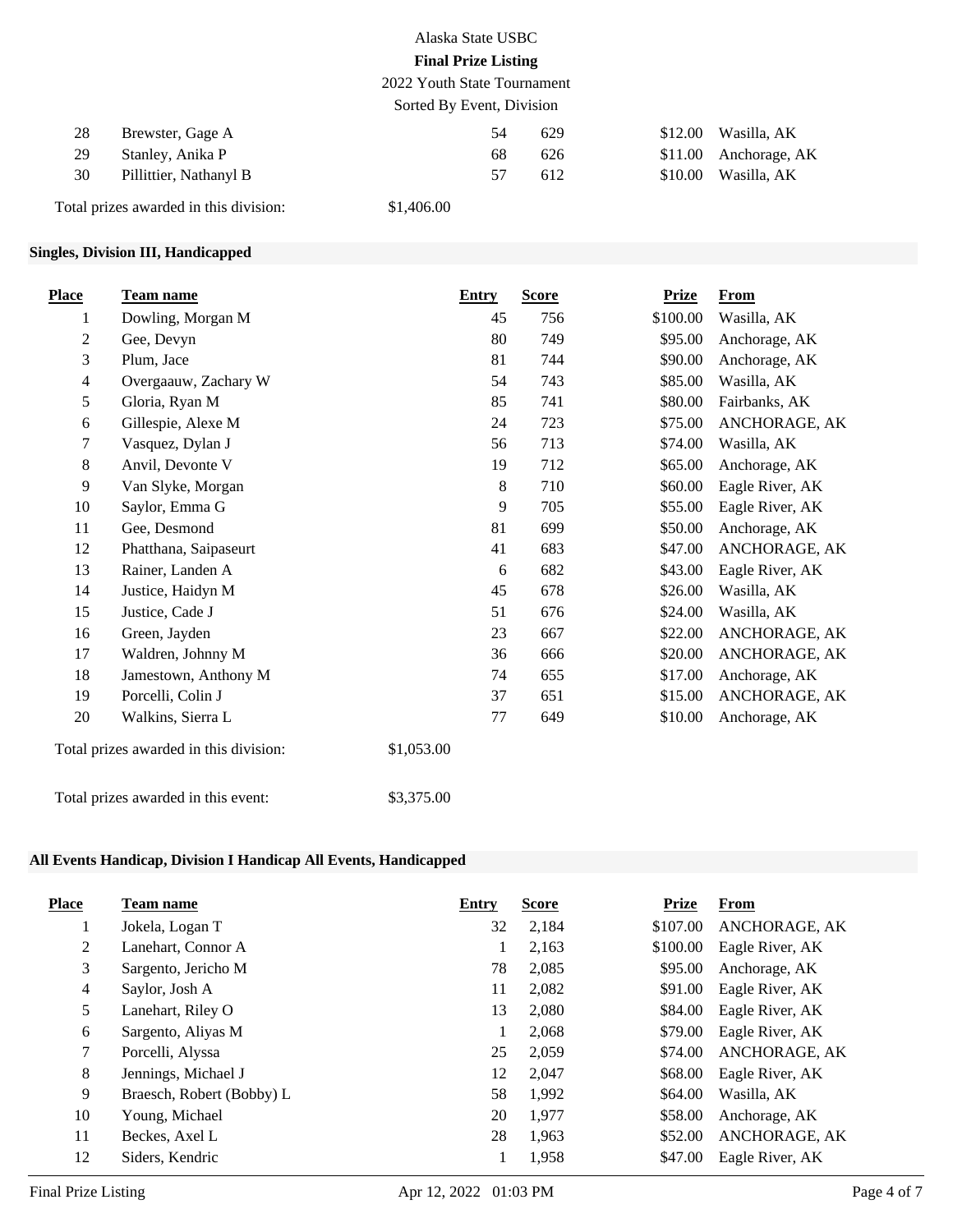2022 Youth State Tournament

Sorted By Event, Division

| 13 | Feser, Braylon N            | 17 | 1,933 | \$41.00 | Anchorage, AK        |
|----|-----------------------------|----|-------|---------|----------------------|
| 14 | Struble, Maia               | 22 | 1,903 | \$25.00 | Anchorage, AK        |
| 15 | Badten, Edward S            | 84 | 1,893 | \$21.00 | Fairbanks, AK        |
| 16 | Kelley, William (Kenneth) K | 47 | 1,868 | \$16.00 | Wasilla, AK          |
| 17 | Anderson, Jean P            | 67 | 1,865 | \$13.00 | Anchorage, AK        |
| 18 | Krison, Jared R             | 22 | 1,852 | \$12.00 | Anchorage, AK        |
| 19 | Shooshanian, Landon         | 17 | 1,829 | \$11.00 | Anchorage, AK        |
| 20 | Riske, Lauren R             | 25 | 1,818 | \$10.00 | <b>ANCHORAGE, AK</b> |
|    |                             |    |       |         |                      |

Total prizes awarded in this division: \$1,068.00

## **All Events Handicap, Division II Handicap All Events, Handicapped**

| <b>Place</b>   | Team name                              | <b>Entry</b> | <b>Score</b> | <b>Prize</b> | <b>From</b>     |
|----------------|----------------------------------------|--------------|--------------|--------------|-----------------|
| 1              | Lanehart, Abigail E                    | 4            | 2,170        | \$110.00     | Eagle River, AK |
| $\mathbf{2}$   | Hidalgo, Izaiah F                      | 40           | 2,107        | \$104.00     | ANCHORAGE, AK   |
| 3              | Dowling, Addison M                     | 44           | 2,083        | \$98.00      | Wasilla, AK     |
| $\overline{4}$ | Brewster, Gage A                       | 50           | 2,078        | \$92.00      | Wasilla, AK     |
| 5              | Gloria, Adam E                         | 84           | 2,054        | \$86.00      | Fairbanks, AK   |
| 6              | Potteiger, Cherrish L                  | 47           | 2,052        | \$77.50      | Wasilla, AK     |
| 6              | Inman, Kalebor L                       | 55           | 2,052        | \$77.50      | Wasilla, AK     |
| 8              | Mitchell, Karee A                      | 61           | 2,047        | \$70.00      | Wasilla, AK     |
| $\overline{9}$ | Van Couwenberghe, Annemarie E          | 70           | 2,042        | \$63.00      | Anchorage, AK   |
| 10             | Ramirez-Aguirre, Violet A              | 70           | 2,041        | \$57.00      | Anchorage, AK   |
| 11             | Sikes, Xyler L                         | 47           | 2,040        | \$50.00      | Wasilla, AK     |
| 12             | Bullock, George (Andy) A               | 58           | 2,037        | \$38.66      | Wasilla, AK     |
| 12             | Mitchell, Kayla M                      | 61           | 2,037        | \$38.67      | Wasilla, AK     |
| 12             | Stanley, Mason G                       | 67           | 2,037        | \$38.67      | Anchorage, AK   |
| 15             | Fettes, Savannah L                     | 44           | 2,034        | \$28.00      | Wasilla, AK     |
| 16             | Easaw, Jonah S                         | 84           | 2,022        | \$27.00      | Fairbanks, AK   |
| 17             | Phatthana, Saisouphin                  | 40           | 2,009        | \$25.00      | ANCHORAGE, AK   |
| 18             | Waldren, Khloee J                      | 38           | 1,998        | \$24.00      | ANCHORAGE, AK   |
| 19             | Plum, Gavin L                          | 78           | 1,995        | \$21.00      | Anchorage, AK   |
| 20             | Tiihonen, Alivia R                     | 50           | 1,988        | \$16.50      | Wasilla, AK     |
| 20             | Inman, Gage C                          | 55           | 1,988        | \$16.50      | Wasilla, AK     |
| 22             | Clark, Kayleigh A                      | 7            | 1,960        | \$13.00      | Eagle River, AK |
| 23             | Mitchell, Leeia B                      | 61           | 1,955        | \$12.00      | Wasilla, AK     |
| 24             | Suzuki, Gabriel                        | 35           | 1,944        | \$11.00      | ANCHORAGE, AK   |
| 25             | Pillittier, Nathanyl B                 | 55           | 1,938        | \$10.00      | Wasilla, AK     |
|                | Total prizes awarded in this division: | \$1,205.00   |              |              |                 |

### **All Events Handicap, Division III Handicap All Events, Handicapped**

| <b>Place</b> | Team name            | Entry | <b>Score</b> | Prize    | From                    |
|--------------|----------------------|-------|--------------|----------|-------------------------|
|              | Overgaauw, Zachary W | 66    | 2,241        | \$107.00 | Wasilla, AK             |
|              | Gee, Devyn           | 73    | 2,200        |          | $$100.00$ Anchorage, AK |
|              | Plum, Jace           | 73    | 2.179        | \$98.00  | Anchorage, AK           |
| 4            | Dowling, Morgan M    | 44    | 2.172        | \$94.00  | Wasilla, AK             |
|              | Gloria, Ryan M       | 84    | 2,109        | \$88.00  | Fairbanks, AK           |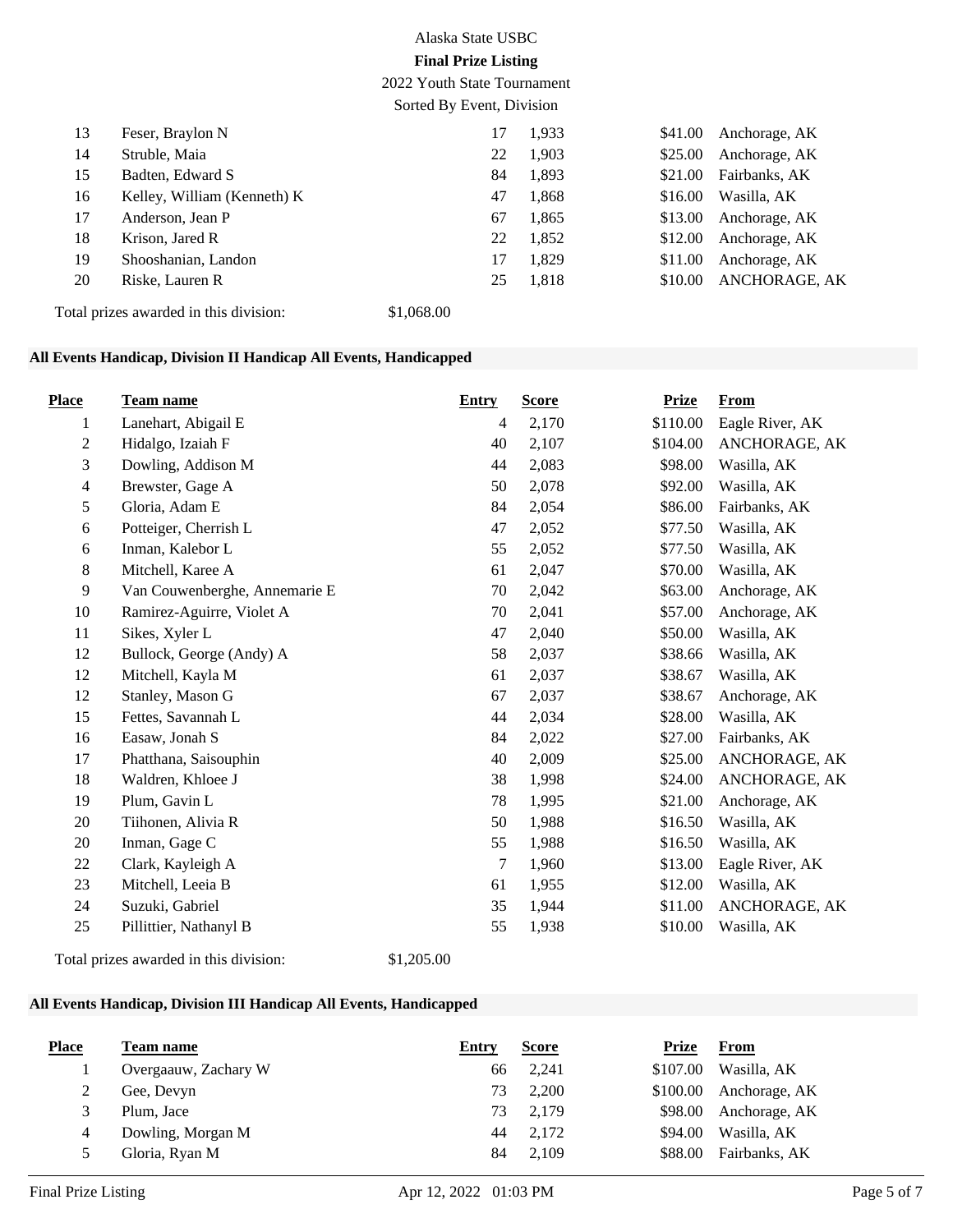2022 Youth State Tournament Sorted By Event, Division

| 6      | Justice, Cade J                        | 50         |   | 2,093 | \$82.00 | Wasilla, AK     |
|--------|----------------------------------------|------------|---|-------|---------|-----------------|
| $\tau$ | Waldren, Johnny M                      | 35         |   | 2,085 | \$77.00 | ANCHORAGE, AK   |
| 8      | Van Slyke, Morgan                      |            | 7 | 2,065 | \$71.00 | Eagle River, AK |
| 9      | Anvil, Devonte V                       | 17         |   | 2,057 | \$66.00 | Anchorage, AK   |
| 10     | Jamestown, Anthony M                   | 74         |   | 2,047 | \$60.00 | Anchorage, AK   |
| 11     | Rainer, Landen A                       |            | 4 | 2,044 | \$55.00 | Eagle River, AK |
| 12     | Vasquez, Dylan J                       | 55         |   | 2,038 | \$49.00 | Wasilla, AK     |
| 13     | Phatthana, Saipaseurt                  | 40         |   | 2,028 | \$44.00 | ANCHORAGE, AK   |
| 14     | Walkins, Sierra L                      | 76         |   | 2,019 | \$27.00 | Anchorage, AK   |
| 15     | Gee, Desmond                           | 73         |   | 2,013 | \$22.00 | Anchorage, AK   |
| 16     | Saylor, Emma G                         |            | 7 | 2,003 | \$16.00 | Eagle River, AK |
| 17     | Justice, Haidyn M                      | 44         |   | 1,989 | \$13.00 | Wasilla, AK     |
| 18     | Aspen-Tisdel, Gredin R                 | 74         |   | 1,960 | \$12.00 | Anchorage, AK   |
| 19     | Porcelli, Colin J                      | 25         |   | 1,940 | \$11.00 | ANCHORAGE, AK   |
| 20     | Morton, Grace A                        | 29         |   | 1,899 | \$10.00 | ANCHORAGE, AK   |
|        | Total prizes awarded in this division: | \$1,102.00 |   |       |         |                 |
|        | Total prizes awarded in this event:    | \$3,375.00 |   |       |         |                 |

### **All Events Scratch, Division I All Events Scratch, Scratch**

| <b>Place</b> | Team name                              | Entry    | <b>Score</b> | <b>Prize</b> | <b>From</b>     |
|--------------|----------------------------------------|----------|--------------|--------------|-----------------|
|              | Lanehart, Connor A                     |          | 2,001        | \$90.00      | Eagle River, AK |
| 2            | Siders, Kendric                        | 1        | 1,904        | \$75.00      | Eagle River, AK |
| 3            | Sargento, Aliyas M                     | 3        | 1,891        | \$63.00      | Eagle River, AK |
| 4            | Lanehart, Riley O                      | 14       | 1,855        | \$54.00      | Eagle River, AK |
| 5            | Struble, Maia                          | 22       | 1,822        | \$45.00      | Anchorage, AK   |
| 6            | Plum, Garrett R                        | 1        | 1,712        | \$36.00      | Eagle River, AK |
| 7            | Jennings, Michael J                    | 12       | 1,693        | \$25.00      | Eagle River, AK |
| 8            | Badten, Edward S                       | 84       | 1,668        | \$22.00      | Fairbanks, AK   |
| 9            | Riske, Lauren R                        | 25       | 1,593        | \$20.00      | ANCHORAGE, AK   |
| 10           | Porcelli, Alyssa                       | 25       | 1,573        | \$18.00      | ANCHORAGE, AK   |
|              | Total prizes awarded in this division: | \$448.00 |              |              |                 |

#### **All Events Scratch, Division II All Events Scratch, Scratch**

| <b>Place</b>   | Team name                     | Entry | <b>Score</b> | Prize    | From            |
|----------------|-------------------------------|-------|--------------|----------|-----------------|
|                | Lanehart, Abigail E           | 9     | 1,540        | \$113.00 | Eagle River, AK |
| 2              | Mitchell, Kayla M             | 61    | 1,479        | \$92.00  | Wasilla, AK     |
| 3              | Sikes, Xyler L                | 47    | 1,449        | \$70.00  | Wasilla, AK     |
| $\overline{4}$ | Van Couwenberghe, Annemarie E | 70    | 1,445        | \$57.00  | Anchorage, AK   |
| 5              | Bullock, George (Andy) A      | 58    | 1,416        | \$44.00  | Wasilla, AK     |
| 5              | Stanley, Mason G              | 67    | 1,416        | \$44.00  | Anchorage, AK   |
|                | Brewster, Gage A              | 50    | 1,400        | \$40.00  | Wasilla, AK     |
| 8              | Hardy, Grace J                | 5     | 1,393        | \$37.00  | Eagle River, AK |
| 9              | Fettes, Savannah L            | 44    | 1,371        | \$34.00  | Wasilla, AK     |
| 10             | Phatthana, Saisouphin         | 40    | 1,346        | \$32.00  | ANCHORAGE, AK   |